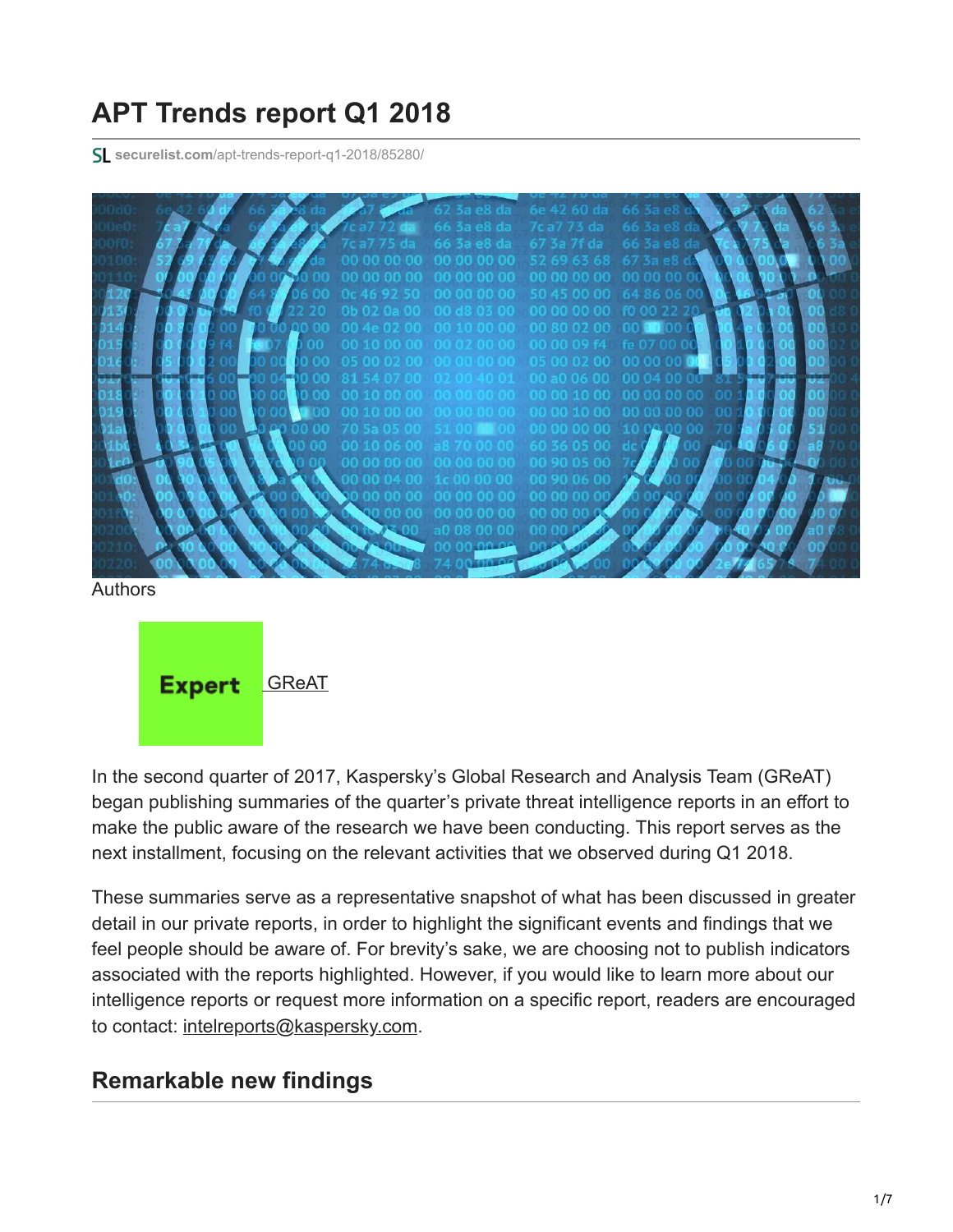We are always very interested in analyzing new techniques used by existing groups, or in finding new clusters of activity that might lead us to discover new actors. In Q1 2018 we observed a bit of both, which are briefly summarized in this section.

We would like to start by highlighting all the new exploitation techniques applicable for the Meltdown/Spectre vulnerabilities that affect different CPU architectures and vendors. Even though we haven't seen any of them exploited in the wild so far (only several PoCs) and although vendors have provided various patches to mitigate them, there is still no real solution. The problem relies on the optimization methods used at the processor's architecture level. Given that a massive hardware replacement is not a realistic solution, Meltdown and Spectre might very well open the door to new infection vectors and persistence methods that we will see in the future.

A similar case was the announcement of several flaws for AMD processors. Even when the full technical details were not yet available, AMD confirmed that these flaws could be exploited for privilege escalation and persistence once a target has been compromised.

We also observed an increasing interest from attackers, including sophisticated actors, in targeting routers and networking hardware. Some early examples of such attacks driven by advanced groups include Regin and CloudAtlas. Additionally, the US Government published an advisory on unusual reboots in a prominent router brand, which might indicate that these specific devices are being actively targeted.

In our Slingshot analysis, we described how the campaign was using Mikrotik routers as an infection vector, compromising the routers to later infect the final victim through the very peculiar mechanism that Mikrotik used for the remote management of devices. In actual fact, we recognised the interest of some actors in this particular brand when the Chimay-red exploit for Mikrotek was mentioned in Wikileak´s Vault7. This same exploit was later reused by the Hajime botnet in 2018, showing once again how dangerous leaked exploits can be. Even when the vulnerability was fixed by Mikrotik, networking hardware is rarely managed properly from a security perspective. Additionally, Mikrotik reported a zero day vulnerability ([CVE-2018-7445](https://www.coresecurity.com/advisories/mikrotik-routeros-smb-buffer-overflow)) in March 2018.

We believe routers are still an excellent target for attackers, as demonstrated by the examples above, and will continue to be abused in order to get a foothold in the victim´s infrastructure.

One of the most relevant attacks during this first quarter of 2018 was the Olympic Destroyer malware, affecting several companies related to the Pyeongchang Olympic Games' organization and some Olympic facilities. There are different aspects of this attack to highlight, including the fact that attackers compromised companies that were providing services to the games´ organization in order to gain access, continuing the dangerous supply chain trend.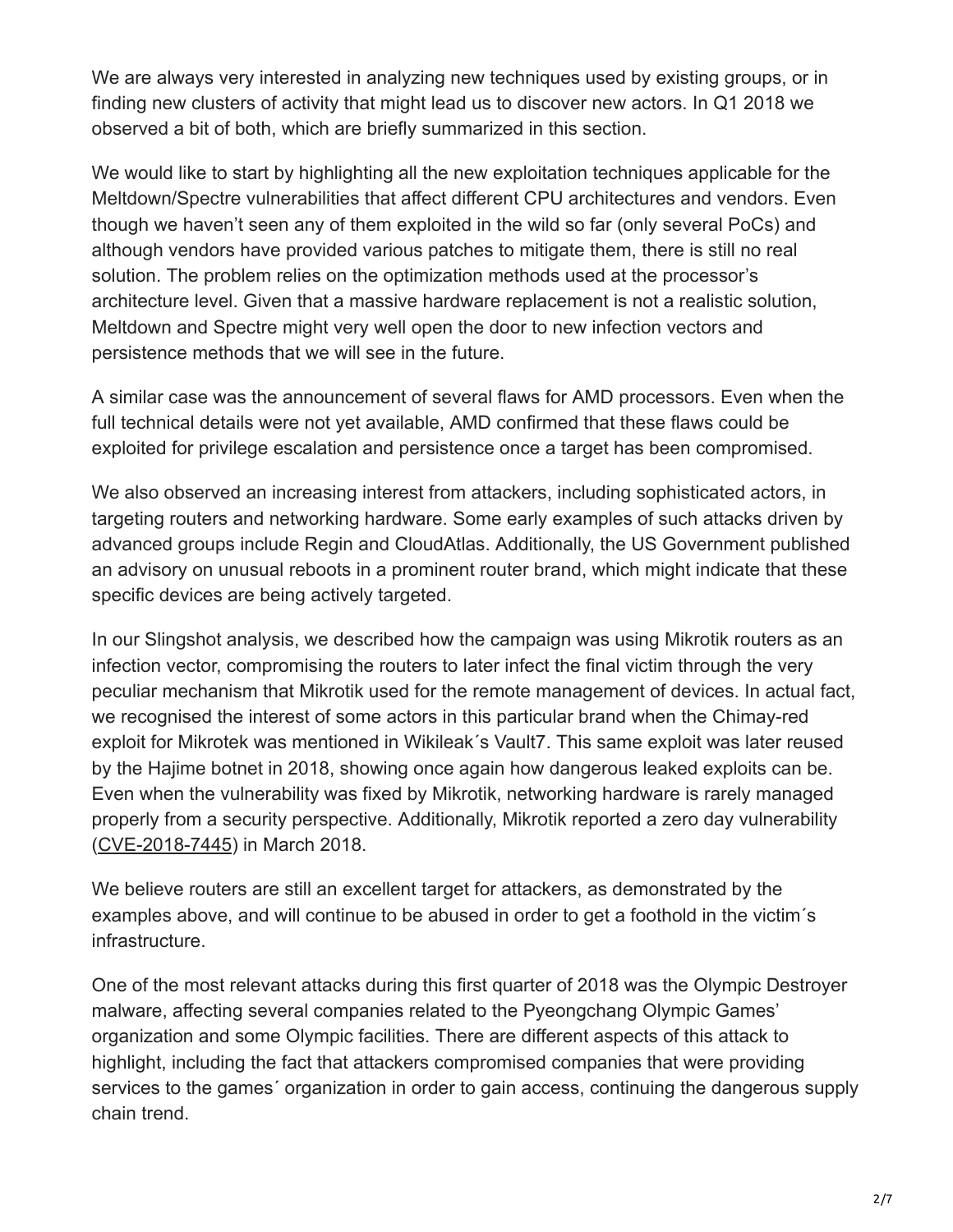Besides the technical considerations, one of the more open questions is related to the general perception that attackers could have done much more harm than they actually did, which opened some speculation as to what the real purpose of the attack was.

|          | Θ | $9000 -$ |  |                                                    |  |    |  |  |                                                                 | 3c0d740347b0362331c882c2dee96dbf - |
|----------|---|----------|--|----------------------------------------------------|--|----|--|--|-----------------------------------------------------------------|------------------------------------|
| 0        |   |          |  | 4d 5a 90 00 03 00 00 00                            |  |    |  |  | 04 00 00 00 ff ff 00 00                                         | $MZ$                               |
| 10       |   |          |  | b8 00 00 00 00 00 00 00                            |  |    |  |  | 40 00 00 00 00 00 00 00                                         | . @.                               |
| 20       |   |          |  | 00 00 00 00 00 00 00 00                            |  | 00 |  |  | 00 00 00 00 00 00 00                                            | .                                  |
| 30       |   |          |  | 00 00 00 00 00 00 00 00                            |  | 00 |  |  | 00 00 00 e8 00 00 00                                            | .                                  |
| 40       |   |          |  | 0e lf ba 0e 00 b4 09 cd                            |  |    |  |  | 21 b8 01 4c cd 21 54 68                                         | . ! L . ! Th                       |
| 50       |   |          |  | 69 73 20 70 72 6f 67 72                            |  |    |  |  | 61 6d 20 63 61 6e 6e 6f                                         | is program canno                   |
| 60       |   |          |  | 74 20 62 65 20 72 75 6e                            |  |    |  |  | 20 69 6e 20 44 4f 53 20                                         | t be run in DOS                    |
| 70       |   |          |  | 6d 6f 64 65 2e 0d 0d 0a                            |  |    |  |  | 24 00 00 00 00 00 00 00                                         | $model \dots$ \$                   |
| 80       |   |          |  | d3 1e 27 79 97 7f 49 2a                            |  |    |  |  | 97 7f 49 2a 97 7f 49 2a                                         | $\ldots$ 'y $I^*$ $I^*$ $I^*$      |
| 90       |   |          |  | ec 63 45 2a 96 7f 49 2a                            |  |    |  |  | f8 60 43 2a 9c 7f 49 2a                                         | $.CE*I*.`C*I*$                     |
| A0       |   |          |  | 14 63 47 2a 92 7f 49 2a                            |  |    |  |  | f8 60 4d 2a 93 7f 49 2a                                         | $.CG*. . I*. 'M*. . I*$            |
| B0       |   |          |  | 54 70 14 2a 90 7f 49 2a                            |  |    |  |  | 97 7f 48 2a da 7f 49 2a                                         | $Tp.*I*.H*.I*.$                    |
| C0       |   |          |  | al 59 42 2a 94 7f 49 2a                            |  |    |  |  | 52 69 63 68 97 7f 49 2a                                         | .YB*I*RichI*                       |
| D0       |   |          |  | 00 00 00 00 00 00 00 00                            |  |    |  |  | 00 00 00 00 00 00 00 00                                         | .                                  |
| EΘ       |   |          |  | 00 00 00 00 00 00 00 00                            |  |    |  |  | 50 45 00 00 4c 01 05 00                                         | . PE L                             |
|          |   |          |  |                                                    |  |    |  |  |                                                                 |                                    |
|          | Θ | $4000 -$ |  |                                                    |  |    |  |  |                                                                 | 5d0ffbc8389f27b0649696f0ef5b3cfe - |
| 0        |   |          |  | 4d 5a 90 00 03 00 00 00                            |  |    |  |  | 04 00 00 00 ff ff 00 00                                         | $MZ$                               |
| 10       |   |          |  | b8 00 00 00 00 00 00 00                            |  |    |  |  | 40 00 00 00 00 00 00 00                                         | . @                                |
| 20       |   |          |  | 00 00 00 00 00 00 00 00                            |  | 00 |  |  | 00 00 00 00 00 00 00                                            | . <b>.</b>                         |
| 30       |   |          |  | 00 00 00 00 00 00 00 00                            |  | 00 |  |  | 00 00 00 e8 00 00 00                                            | .                                  |
| 40       |   |          |  | 0e lf ba 0e 00 b4 09 cd                            |  | 21 |  |  | b8 01 4c cd 21 54 68                                            | . ! L . ! Th                       |
| 50       |   |          |  | 69 73 20 70 72 6f 67 72                            |  |    |  |  | 61 6d 20 63 61 6e 6e 6f                                         | is program canno                   |
| 60       |   |          |  | 74 20 62 65 20 72 75 6e                            |  |    |  |  | 20 69 6e 20 44 4f 53 20                                         | t be run in DOS                    |
| 70       |   |          |  | 6d 6f 64 65 2e 0d 0d 0a                            |  |    |  |  | 24 00 00 00 00 00 00 00                                         | $model \dots$ \$                   |
| 80       |   |          |  | d3 1e 27 79 97 7f 49 2a                            |  |    |  |  | 97 7f 49 2a 97 7f 49 2a                                         | $\ldots$ 'y $I^*$ $I^*$ $I^*$      |
| 90       |   |          |  | ec 63 45 2a 96 7f 49 2a                            |  |    |  |  | f8 60 43 2a 9c 7f 49 2a                                         | .cE*I*.`C*I*                       |
| A0       |   |          |  | 14 63 47 2a 92 7f 49 2a                            |  |    |  |  | f8 60 4d 2a 93 7f 49 2a                                         | $.CG*. . I*. 'M*. . I*$            |
| B0       |   |          |  | 54 70 14 2a 90 7f 49 2a                            |  |    |  |  | 97 7f 48 2a da 7f 49 2a                                         | $Tp.*I*.H*.I*.$                    |
| C0       |   |          |  | al 59 42 2a 94 7f 49 2a                            |  |    |  |  | 52 69 63 68 97 7f 49 2a                                         | .YB*I*RichI*                       |
| D0<br>E0 |   |          |  | 00 00 00 00 00 00 00 00<br>00 00 00 00 00 00 00 00 |  |    |  |  | 00 00 00 00 00 00 00 00<br>50 45 00 00 4c 0l <mark>03</mark> 00 | .<br>. PE L                        |

#### *MZ DOS and Rich headers of both files (3c0d740347b0362331c882c2dee96dbf – OlympicDestroyer, 5d0ffbc8389f27b0649696f0ef5b3cfe – Bluenoroff) are exactly the same.*

In addition, a very relevant aspect is the effort attackers put in to planting several elaborative false flags, making this attack one of the most difficult we have analyzed in terms of attribution.

In February, we published a report about a previously unknown advanced Android backdoor that we call Skygofree. It seems that the author could be an Italian company selling the product in a similar way to how Hacking Team did in the past, however we don't yet have any proof of this. Interestingly, shortly after we detected the Android samples of this malware, we also found an early iOS version of the backdoor. In this case, attackers had abused a rogue MDM (Mobile Device Management) server in order to install their malware in victims' devices, probably using social engineering techniques to trick them into connecting with the rogue MDM.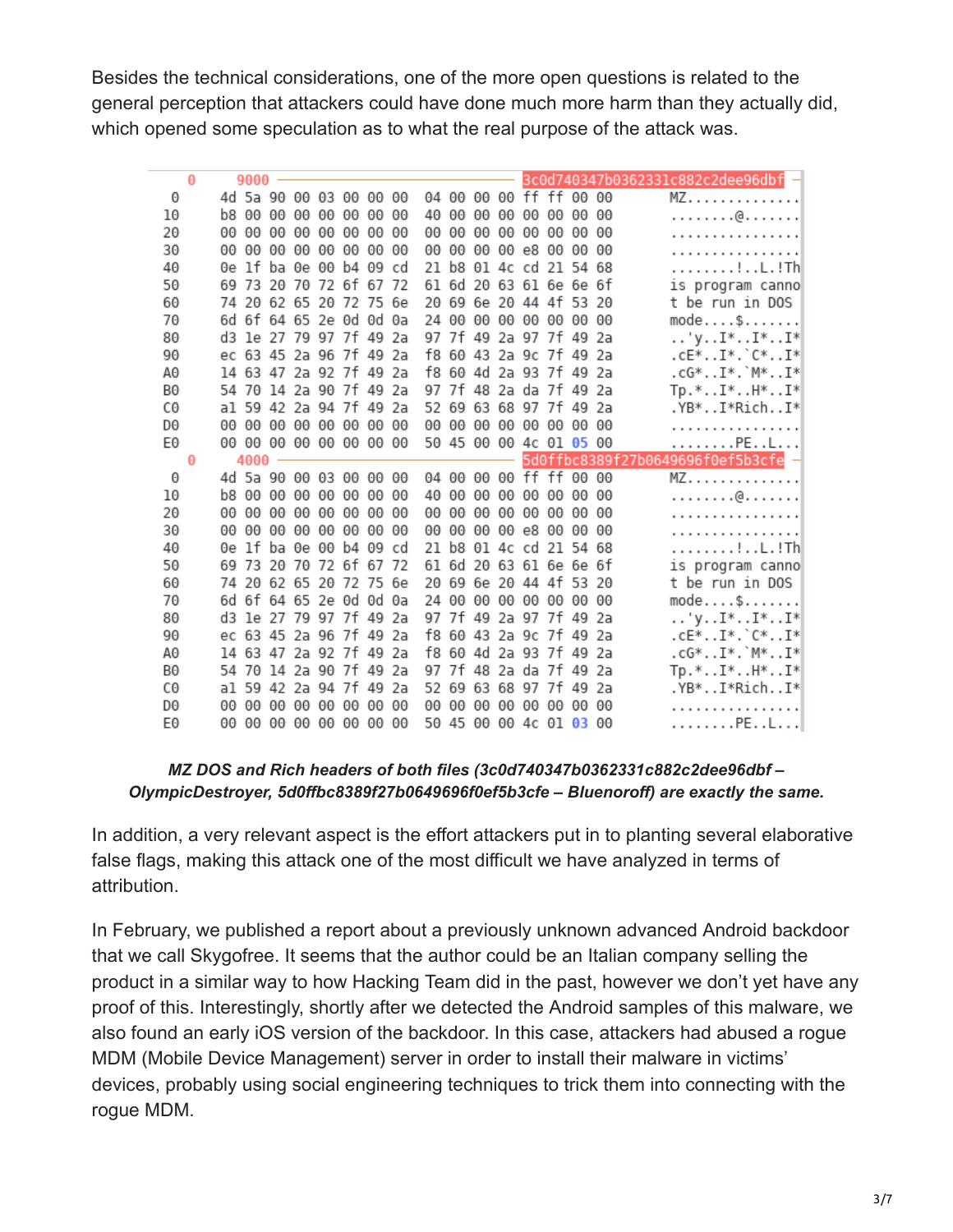Finally, we would like to highlight three new actors that we have found, all of them focused in the Asia region:

Shaggypanther – A Chinese-speaking cluster of activity targeting government entities, mainly in Taiwan and Malaysia, active since 2008 and using hidden encrypted payloads in registry keys. We couldn't relate this to any known actor.

Sidewinder – An actor mainly targeting Pakistan military targets, active since at least 2012. We have low confidence that this malware might be authored by an Indian company. To spread the malware, they use unique implementations to leverage the exploits of known vulnerabilities (such as CVE-2017-11882) and later deploy a Powershell payload in the final stages.

CardinalLizard – We are moderately confident that this is a new collection of Chinesespeaking activity targeting businesses, active since 2014. Over the last few years, the group has shown an interest in the Philippines, Russia, Mongolia and Malaysia, the latter especially prevalent during 2018. The hackers use a custom malware featuring some interesting anti-detection and anti-emulation techniques. The infrastructure used also shows some overlaps with RomaingTiger and previous PlugX campaigns, but this could just be due to infrastructure reuse under the Chinese-speaking umbrella.

### **Activity of well-known groups**

Some of the most heavily tracked groups, especially those that are Russian-speaking, didn´t show any remarkable activity during the last three months, as far as we know.

We observed limited activity from Sofacy in distributing Gamefish, updating its Zebrocy toolset and potentially registering new domains that might be used for future campaigns. We also saw the group slowly shift its targeting to Asia during the last months.

In the case of Turla (Snake, Uroburos), the group was suspected of breaching the German Governmental networks, according to some reports. The breach was originally reported as Sofacy, but since then no additional technical details or official confirmation have been provided.

The apparent low activity of these groups – and some others such as The Dukes – could be related to some kind of internal reorganization, however this is purely speculative.

#### **Asia – high activity**

The ever-growing APT activity in this part of the World shouldn´t be a surprise, especially seeing as the Winter Olympic Games was hosted in South Korea in January 2018. More than 30% of our 27 reports during Q1 were focused on the region.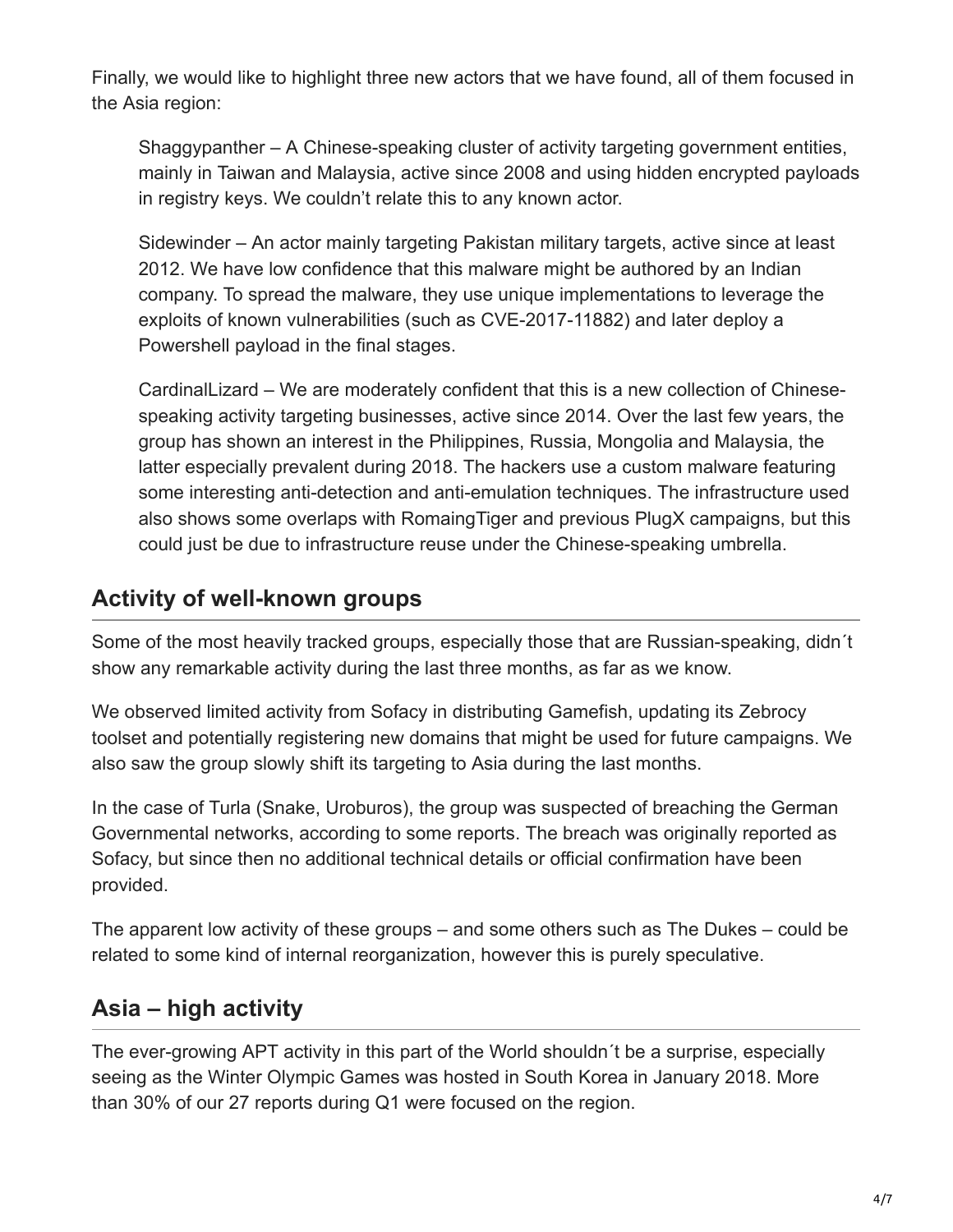Probably one of the most interesting activities relates to Kimsuky, an actor with a North-Korean nexus interested in South Korean think tanks and political activities. The actor renewed its arsenal with a completely new framework designed for cyberespionage, which was used in a spear-phishing campaign against South Korean targets, similar to the one targeting [KHNP](http://h21.hani.co.kr/arti/economy/economy_general/38919.html) in 2014. According to McAfee, this activity was related to attacks against companies involved in the organization of the Pyeongchang Olympic Games, however we cannot confirm this.

The Korean focus continues with our analysis of the Flash Player 0-day vulnerability (CVE-2018-4878), deployed by Scarcruft at the end of January and triggered by Microsoft Word documents distributed through at least one website. This vulnerability was quickly reported by the Korean CERT (KN-CERT), which we believe helped to quickly mitigate any aggressive spreading. At the time of our analysis, we could only detect one victim in South Africa.



*Forgotten PDB path inside the malware used by Scarcruft with CVE-2018-4876*

Furthermore, IronHusky is a Chinese-speaking actor that we first detected in summer 2017. It is very focused on tracking the geopolitical agenda of targets in central Asia with a special focus in Mongolia, which seems to be an unusual target. This actor crafts campaigns for upcoming events of interest. In this case, they prepared and launched one right before a meeting with the International Monetary Fund and the Mongolian government at the end of January 2018. At the same time, they stopped their previous operations targeting Russian military contractors, which speaks volumes about the group's limitations. In this new campaign, they exploited CVE-2017-11882 to spread common RATs typically used by Chinese-speaking groups, such as PlugX and PoisonIvy.

The final remark for this section covers the apparently never-ending greed of BlueNoroff, which has been moving to new targets among cryptocurrencies companies and expanding its operations to target PoS's. However, we haven´t observed any new remarkable changes in the modus operandi of the group.

#### **Middle East – always under pressure**

There was a remarkable peak in StrongPity's activity at the beginning of the year, both in January and March. For this new wave of attacks, the group used a new version of its malware that we simply call StrongPity2. However, the most remarkable aspect is the use of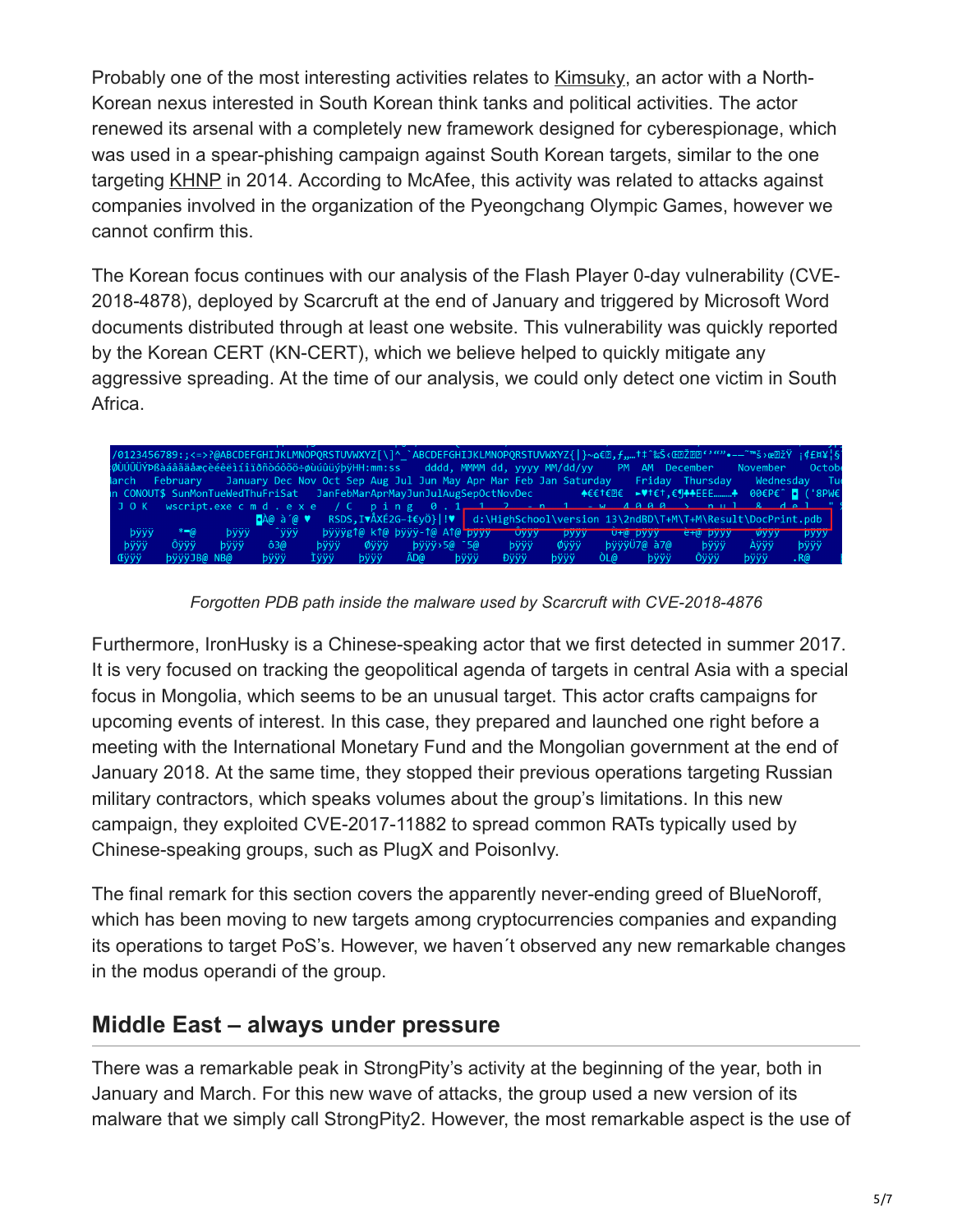MiTM techniques at the ISP level to spread the malware, redirecting legitimate downloads to their artifacts. The group combines this method with registering domains that are similar to the ones used for downloading legitimate software.

StrongPity also distributed FinFisher using the same MiTM method at the ISP level, more details of which were provided by CitizenLab.

Desert Falcons showed a peak of activity at the end of 2017 and the beginning of 2018. Their toolset for this new campaign included Android implants that they had previously used back in 2014. The group continues to heavily rely on social engineering methods for malware distribution, and use rudimentary artifacts for infecting their victims. In this new wave we observed high-profile victims based mostly in Palestine, Egypt, Jordan, Israel, Lebanon and Turkey.

A particularly interesting case we analyzed was the evolution of what we believe to be the Gaza Team actor. What makes us question whether this is the same actor that we have tracked in the past, is the fact that we observed a remarkable boost in the artifacts used by the group. We actually can´t be sure whether the group suddenly developed these new technical capabilities, or if they had some internal reorganization or acquired improved tools. Another possibility is that the group itself was somehow hacked and a third actor is now distributing their artifacts through them.

## **Final Thoughts**

As a summary of what happened during the last 3 months, we have the impression that some well-known actors are rethinking their strategies and reorganizing their teams for future attacks. In addition, a whole new wave of attackers are becoming much more active. For all these new attackers we observe different levels of sophistication, but let´s admit that the entry barrier for cyberespionage is much lower than it used to be in terms of the availability of different tools that can be used for malicious activities. Powershell, for instance, is one of the most common resources used by any of them. In other cases, there seems to be a flourishing industry of malware development behind the authorship of the tools that have been used in several campaigns.

Some of the big stories like Olympic Destroyer teach us what kind of difficulties we will likely find in the future in terms of attribution, while also illustrating how effective supply chain attacks still are. Speaking of new infection vectors, some of the CPU vulnerabilities discovered in the last few months will open new possibilities for attackers; unfortunately there is not an easy, universal protection mechanism for all of them. Routing hardware is already an infection vector for some actors, which should make us think whether we are following all the best practices in protecting such devices.